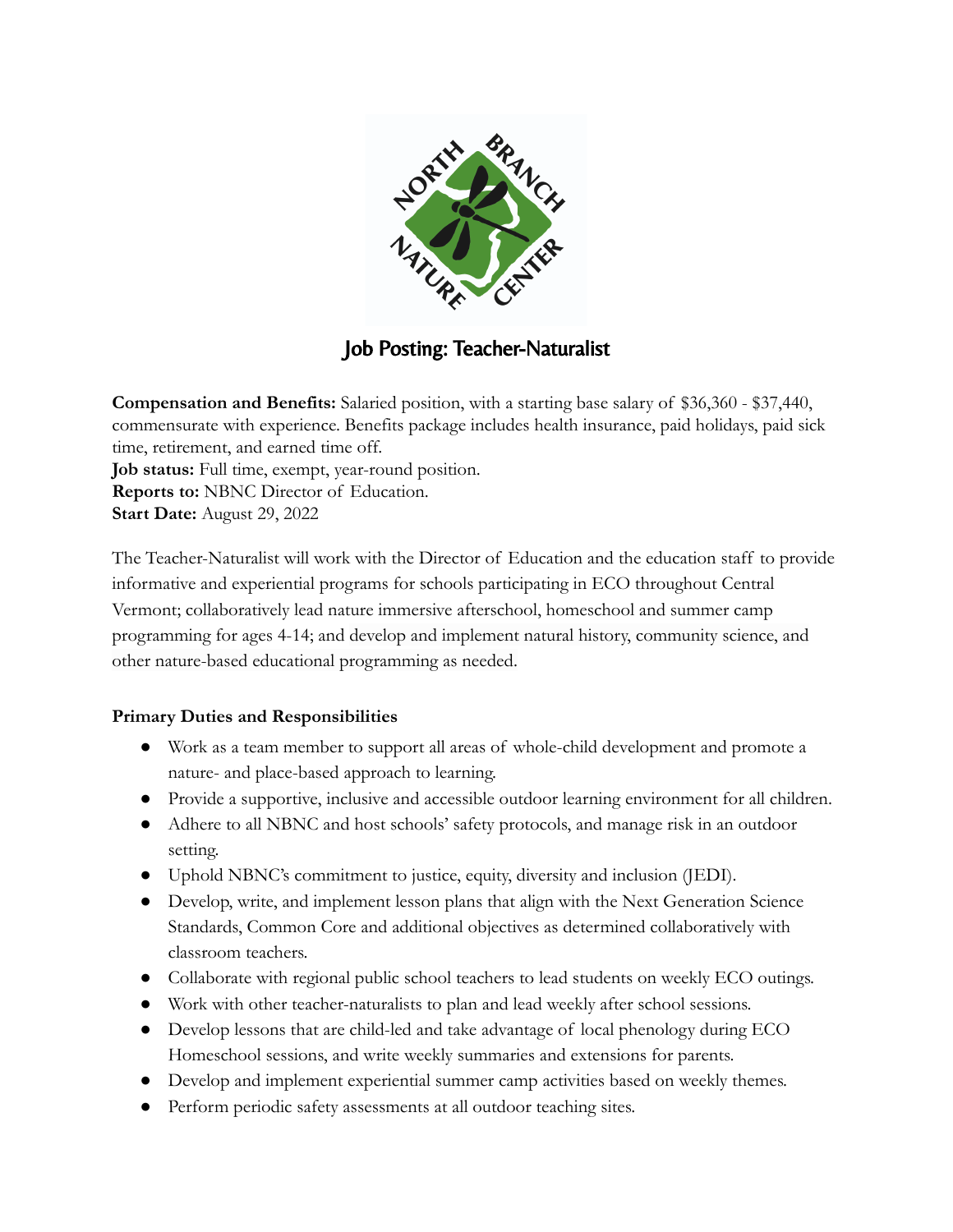#### **Additional Duties and Responsibilities**

- Attend education staff meetings, all-staff meetings, and committee meetings.
- Observe and document student learning.
- Contribute to the preparation and implementation of other education related events and activities at NBNC.

# Qualifications:

- At least two years experience in environmental education, place-based education, or similar nature-based, outdoor, educational programming.
- Bachelor's Degree in education, environmental education, environmental science, natural science, or related field, or commensurate life experience.
- Professional training in nature-based education, place-based education, community science, or outdoor education.
- Experience with and interest in working with children in an outdoor environment.
- Is willing to teach outside in all Vermont weather conditions.
- Is Wilderness First Aid certified or First Aid and CPR certified, or is able to obtain those certifications before the school year starts on Sept. 5, 2022.

### **Preferred Skills and Education**

- Knowledge of local natural history, including flora, fauna, geology, and Vermont's historical land use.
- Professional training in anti-bias education.
- Knowledge of local Indigenous cultures and history.
- Experience with storytelling, singing, and nature-inspired art in daily teaching routine.
- Proficiency in outdoor skills such as fire tending, tool use, and knot tying.
- Experience performing risk benefit assessments and seasonal site assessments.

**About NBNC:** North Branch Nature Center connects people with nature through environmental education, natural history, and community science. More than 15,000 people visit NBNC each year to be in touch with the sights, sounds, and sensations of the natural world, and to take part in our educational programs.

Our 28-acre preserve of forest and fields is nestled in a gentle bend of the North Branch of the Winooski River, just two miles from downtown Montpelier. We seek to impart a sense of wonder and curiosity about the natural world and share dynamic educational experiences with early learners. North Branch Nature Center is an Equal Opportunity Employer. Moreover, as part of our commitment to equity, inclusion, and justice, we actively seek to strengthen our organization by